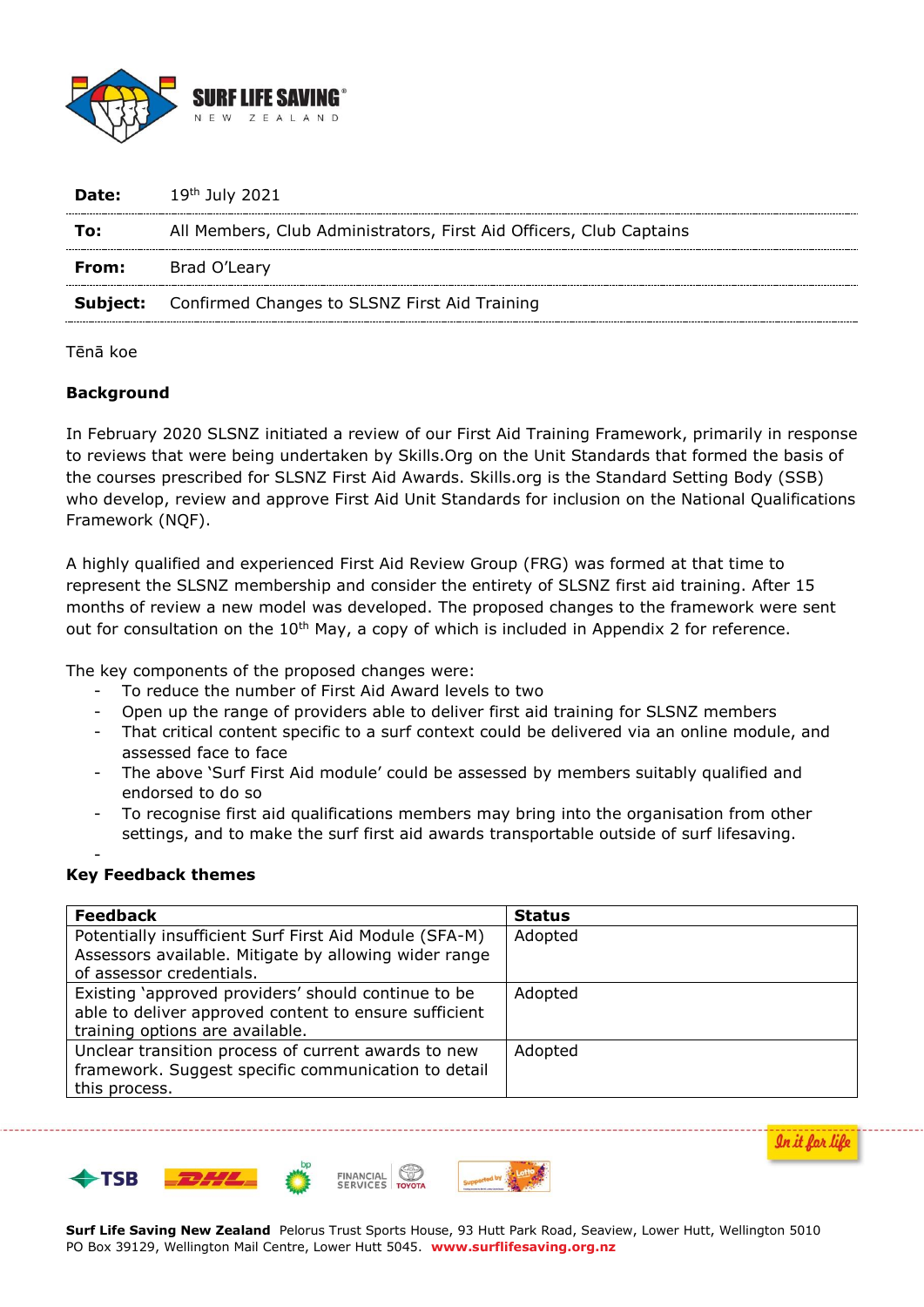| Unclear status of existing 'Level 2' award. Suggest<br>specific communication to clarify this.                                                              | Adopted                                                                                                                                                                                                                   |
|-------------------------------------------------------------------------------------------------------------------------------------------------------------|---------------------------------------------------------------------------------------------------------------------------------------------------------------------------------------------------------------------------|
| Award names potentially confusing. Suggest award<br>name to avoid confusion with other emergency<br>service 'First Responder' awards.                       | Adopted<br>To be recorded as Surf First Aid (as<br>proposed) and; Advanced Surf First Aid                                                                                                                                 |
| Technical challenges enrolling online, or<br>understanding the online e-learning processes.<br>Suggest clear communication to support members<br>with this. | Adopted                                                                                                                                                                                                                   |
| Two part process of achieving 'Surf First Aid' is a<br>barrier for completion. Suggest alternative method of<br>completion.                                 | Not adopted. No viable alternative to<br>ensure surf content is covered. Allowing<br>existing approved providers to deliver 'full<br>awards' also reduces the number of<br>members who will complete a 2 part<br>process. |
| Lower entry level of first aid knowledge to make it<br>easier and more accessible for young lifeguards.                                                     | Not adopted. One of the primary<br>objectives of the review was to establish a<br>robust standard of first aid for all<br>lifeguards, based on essential first aid<br>skills knowledge.                                   |

The feedback shown as 'adopted' from that process has been incorporated in to the 'confirmed' model below. Thank you to the clubs and individual members who made contributions to this phase.

Please note, there is no change being proposed to the basic first aid that is taught as part of the Surf Lifeguard Award, the only changes are to the voluntary higher level qualifications currently referred to as Level 1, Level 2 and Level 3.

The changes outlined in this memo will be adopted from  $31^{st}$  December 2021.

### **Confirmed Model**

The new model intends to achieve the following high level objectives:

- More consistent level of first aid qualifications for surf lifeguards
- Increased access to First Aid Providers by clubs
- Easier to understand framework
- Transportable qualifications for members

Key elements of the new proposed model include:

- Any first aid provider who has consent to assess the specified Unit Standards from the New Zealand Qualifications Authority (NZQA) will now be able to be used for first aid training. This significantly opens up the range of providers, which has historically been a problem for clubs in more isolated areas where members had to travel to attend courses from the small number of SLSNZ approved providers.
- Existing 'approved providers' (see appendix) will continue to provide 'full awards' under renewed Memorandum of Understanding to ensure consistently high standards of first aid training is available to Surf Lifeguards. This applies to Surf First Aid and Advanced Surf First Aid
- There will only be two levels, as opposed to the current three.
- Members with equivalent or higher qualifications than the prescribed Unit Standards will be able to more easily get recognition of prior learning by completing the Surf First Aid Module.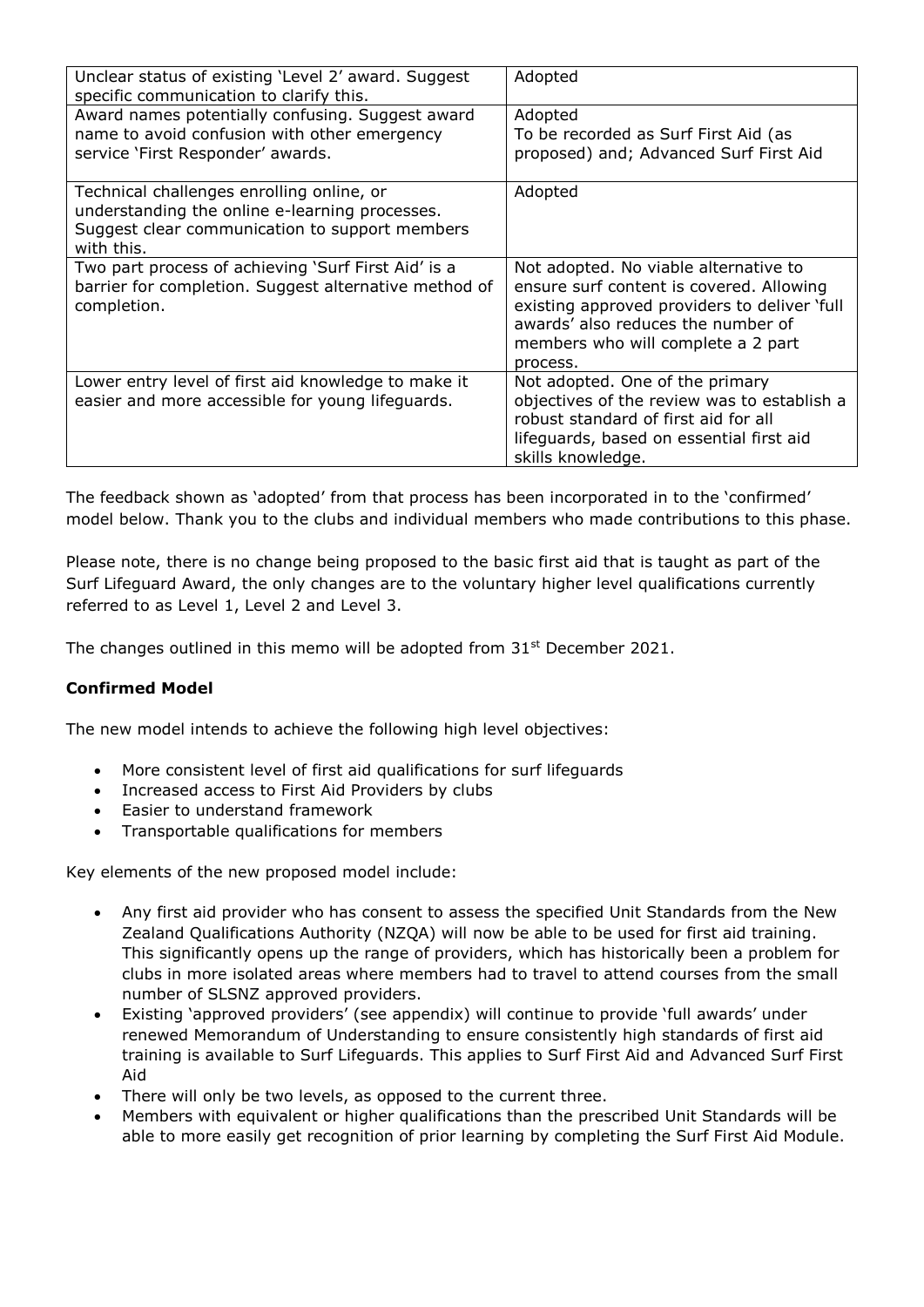The new model will be structured as below:

| <b>First Aid</b><br>Level         | <b>Content</b>                                                                                                                              | <b>Delivered by</b>                                                                                       | <b>Currency</b>                                                                                                                                                                                                     |
|-----------------------------------|---------------------------------------------------------------------------------------------------------------------------------------------|-----------------------------------------------------------------------------------------------------------|---------------------------------------------------------------------------------------------------------------------------------------------------------------------------------------------------------------------|
| Surf First Aid<br>Option 1        | Part 1:<br>Content as currently<br>prescribed in Unit<br>Standards 6400, 6401,<br>6402                                                      | Any NZQA approved first<br>aid training provider with<br>consent to assess* the<br>listed Unit Standards  | Refreshed every 2 years<br>in line with Skills.org<br>requirements.                                                                                                                                                 |
|                                   | Part 2:<br>Surf First Aid Module                                                                                                            | Online SLSNZ Module, face<br>to face assessment by<br>SLSNZ approved assessor                             | Refreshed online every 2<br>years. SLSNZ managed.<br>Part 2 must be<br>completed as soon as<br>practical after part 1 is<br>completed. The 2 year<br>currency period will<br>commence from<br>completion of part 1. |
| Surf First Aid<br><b>Option 2</b> | Content as currently<br>prescribed in Unit<br>Standards 6400, 6401,<br>6402; additional SLSNZ<br>prescribed content<br>(same as SFA module) | SLSNZ approved providers<br>(see appendix)                                                                | Refreshed every 2 years<br>in line with Skills.org<br>requirements.                                                                                                                                                 |
| <b>Advanced Surf</b><br>First Aid | Content as currently<br>prescribed in Unit<br>Standard 29321                                                                                | Any NZQA approved first<br>aid training provider with<br>consent to assess** the<br>listed Unit Standards | Refreshed every 2 years<br>in line with Skills.org<br>requirements                                                                                                                                                  |

*\*Consent to assess these Unit Standards can be found via NZQA:* 

*<https://www.nzqa.govt.nz/providers/index.do?frameworkId=1415815793&unitStandardId=6400>* \*\* *Consent to assess these Unit Standards can be found via NZQA:*

<https://www.nzqa.govt.nz/providers/index.do?frameworkId=2802340666&unitStandardId=29321>

The 'Surf First Aid' award has two parts – the first being generic first aid skills and the second being some skills and knowledge specific to the demands of a surf lifeguard. This second part will be called the 'Surf First Aid Module' and will be an internally developed module, with online delivery and face to face assessment by SLSNZ approved regional or club based assessors. The Surf First Aid module has the same content as that which will be prescribed by SLSNZ to approved providers who will be able to deliver the full 'Surf First Aid' course.

# **What is different to our current framework?**

- Now only two levels of First Aid ("Surf First Aid" and "Advanced Surf First Aid") rather than three levels (First Aid Level 1, 2, 3)
- Clubs and individual members can use any NZQA approved provider for training
- As part of the 'Surf First Aid' qualification, the 'Surf First Aid Module' will deliver surf lifeguard-specific skills - delivered via online content, assessed face to face
- Surf First Aid Module will be assessed internally by SLSNZ approved assessors (members whom hold relevant qualifications and experience)
- New 'PHEC' Unit Standard 29321 has been adopted as the highest standard in our framework. This is a new standard on NQF, replacing the now expired 14473, 25411, 25412
- Members who hold First Aid Awards or medical qualifications, which are not currently recognised on the SLSNZ framework will be able to gain equivalency by completing the Surf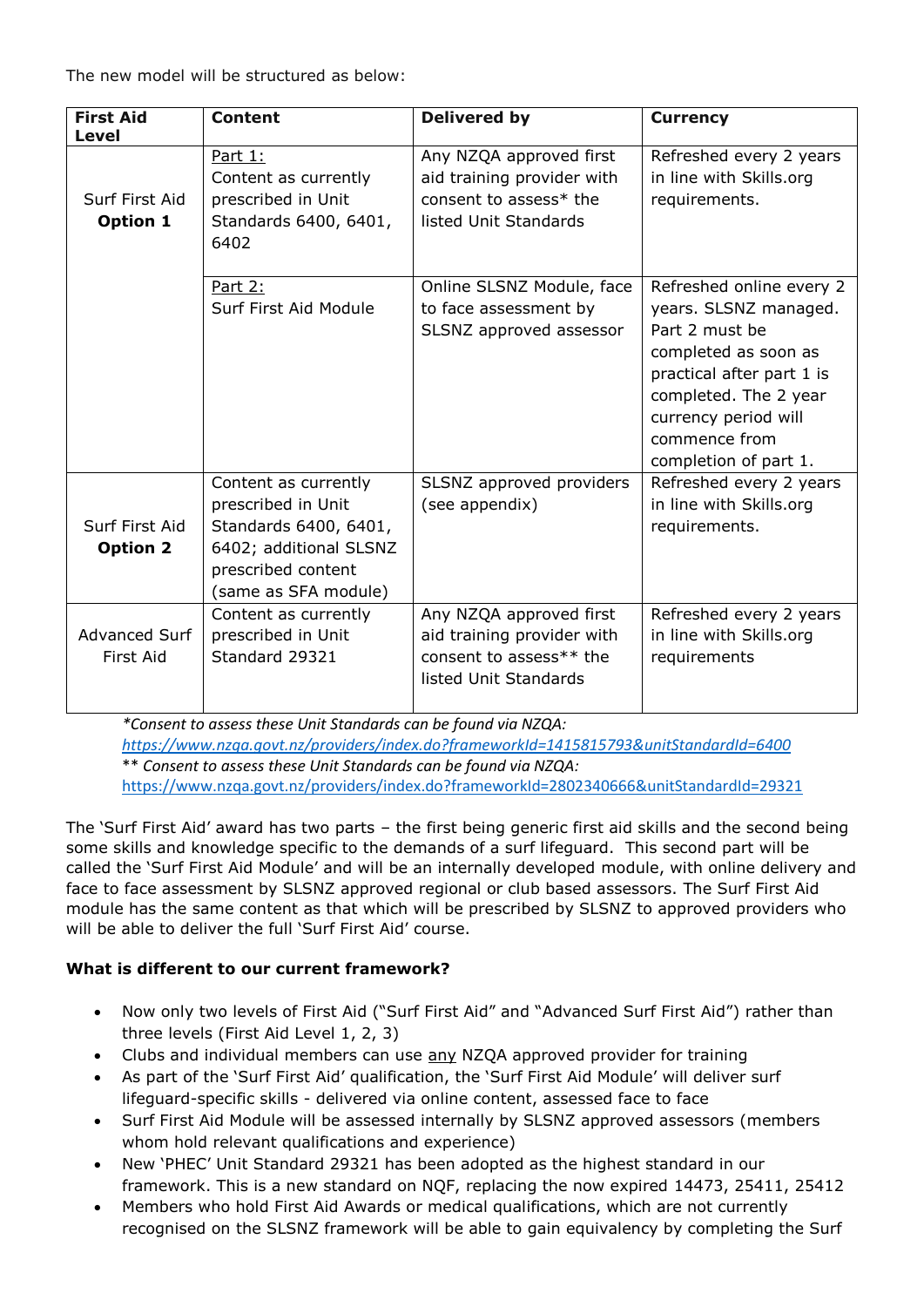First Aid Module, as long as their award is considered the same or 'higher' than courses covering Unit Standards 6400, 6401, 6402.

## **What is the same as our current framework?**

- Members will still have the option of completing a "full" First Aid award via approved providers (see appendix). This will be available for both Surf First Aid and Advanced Surf First Aid
- Foundation content of the 'Surf First Aid' qualification is still based on the now revised Unit Standards 6400, 6401, 6402
- There is still content specific to Surf Lifeguards which will need to be covered. The new model addresses this via a blended learning approach – online learning followed by a face to face assessment
- Awards will still need refreshing every two years, as this has always been an industry requirement
- First aid courses will still take about the same time to complete ("Surf First Aid" about two days, "Advanced Surf First Aid" about three days), with some variation between providers
- Course bookings will be the same as they have been, which currently varies between regions.

### **What will the changes mean for me?**

 **If you currently hold a SLSNZ recognised First Aid Award (i.e. your award is loaded as current on PAM).**

Your awards will continue to be valid and current until their natural expiry date. As all SLSNZ approved providers are also NZQA approved, you will be able to refresh your existing awards with any provider. You will provide your new certificate to SLSNZ to have uploaded to PAM.

The Surf First Aid Module will be compulsory for members gaining the Surf First Aid Award (US 6400, 6401, 6402) for the first time. This module will need to be refreshed online every 2 years.

### **If you hold a current First Aid Level 2 Award**

This award will no longer be valid from the next renewal date. It is therefore advised any member who wishes to remain at a similar level of First Aid to complete a 'Surf First Aid' course via either option, or enrol in a course which covers US29321 to be awarded a 'Advanced Surf First Aid' award. The prerequisites for enrolling in US29321 is to hold (any) first aid certificate. To be eligible for 'Advanced Surf First Aid' you will need to also hold US6400, 6401, 6402.

 **If you have a current SLSNZ recognised First Aid Award due for refreshing within the next 2 years.** 

As above, because your awards will remain valid and current, you will enrol to complete a refresher as normal. However, under the new model you will have a wider range of training providers to complete your refresher through.

You will also need to complete the Surf First Aid Module Refresher within the same time period as your First Aid refresher course.

 **If you intend completing an award or course on the SLSNZ framework, which has first aid as a pre-requisite (for example Patrol Captain has First Aid level 1 as a prerequisite).** 

For courses currently with "First Aid Level 1 (FA L1)" as a pre-requisite: Members who hold a current FA L1 OR a (new) "Surf First Aid" award will be eligible.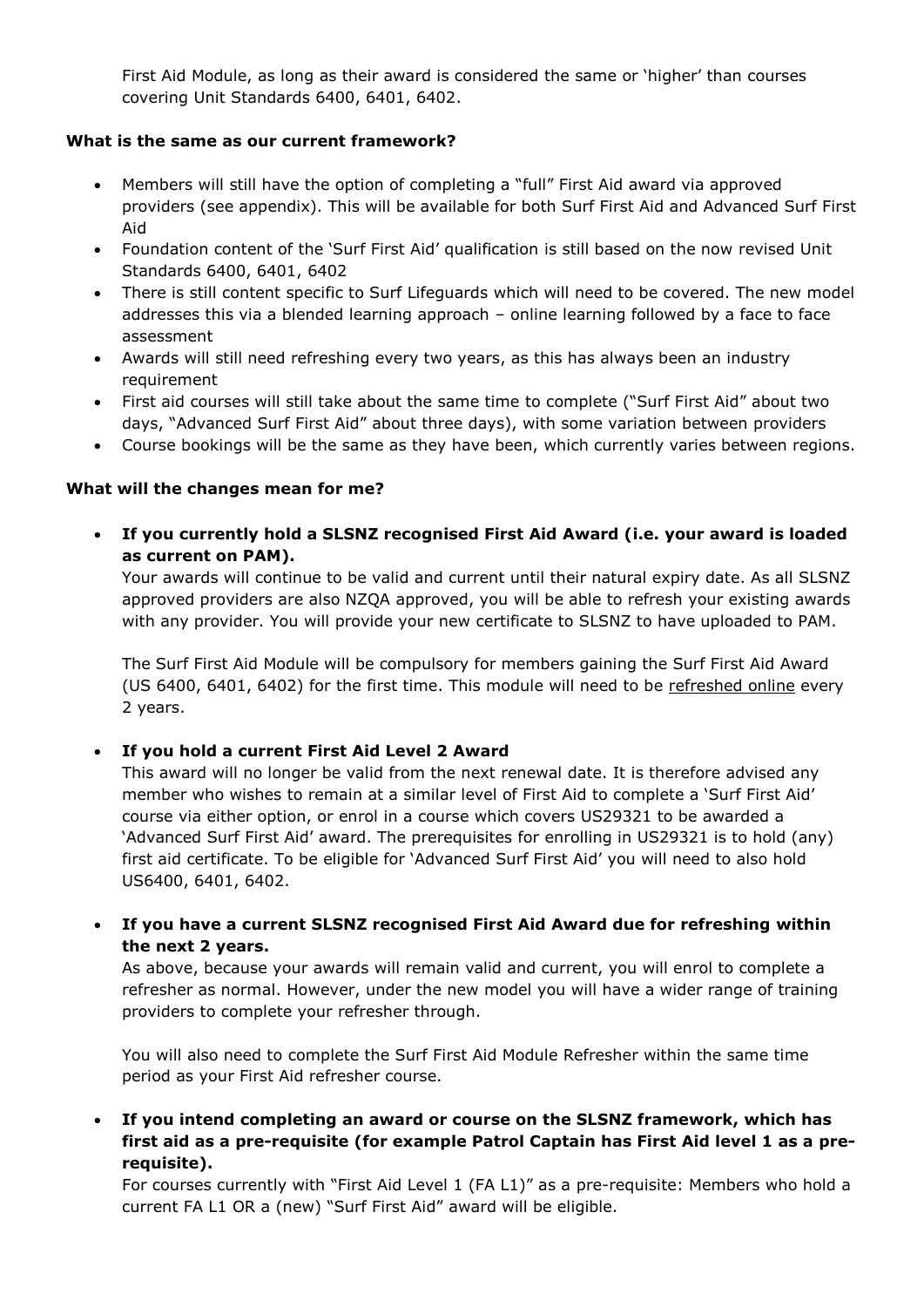For courses currently with "First Aid level 2" as a pre-requisite: Members who hold a current FA L2 OR a (new) "Surf First Aid" award will be eligible.

For courses currently with "First Aid level 3" as a pre-requisite: Members who hold a current FA L3 OR a (new) "Advanced Surf First Aid" award will be eligible.

From 2023, all pre-requisites will convert to be either "Surf First Aid" or "Advanced Surf First Aid'"

## **If you wish to be a Surf First Aid Module Assessor.**

Expressions of interest will be called for at the end of this consultation period. SLSNZ will be looking to appoint assessors who hold the following qualifications, or equivalents, as a minimum:

- SLSNZ Examiner (SLA, IRB or RWC) or;
	- o SLSNZ Instructor (SLA or RWC) with minimum 2 years' experience or;
	- o Evidence of holding Unit Standard 4098, "Use standards to assess candidate performance" or;
	- $\circ$  Evidence to demonstrate equivalent or higher teaching experience in a relevant setting
- Surf First Aid Module (or equivalent)
- Unit Standard 29321 (or equivalent); 'old FA L3'

Potential assessors who meet the criteria above would then be assessed via a short interview by a suitably qualified person (as determined by SLSNZ). Assessors will be loaded as "Surf First Aid Module Assessor" on PAM and will be required to remain current.

 **If you currently hold or wish to hold the Pain Relief Module qualification**. No changes are being proposed for the Pain Relief Module. This will remain as a standalone qualification.

### **What does the process look like? Option 1 – via SLSNZ approved provider**

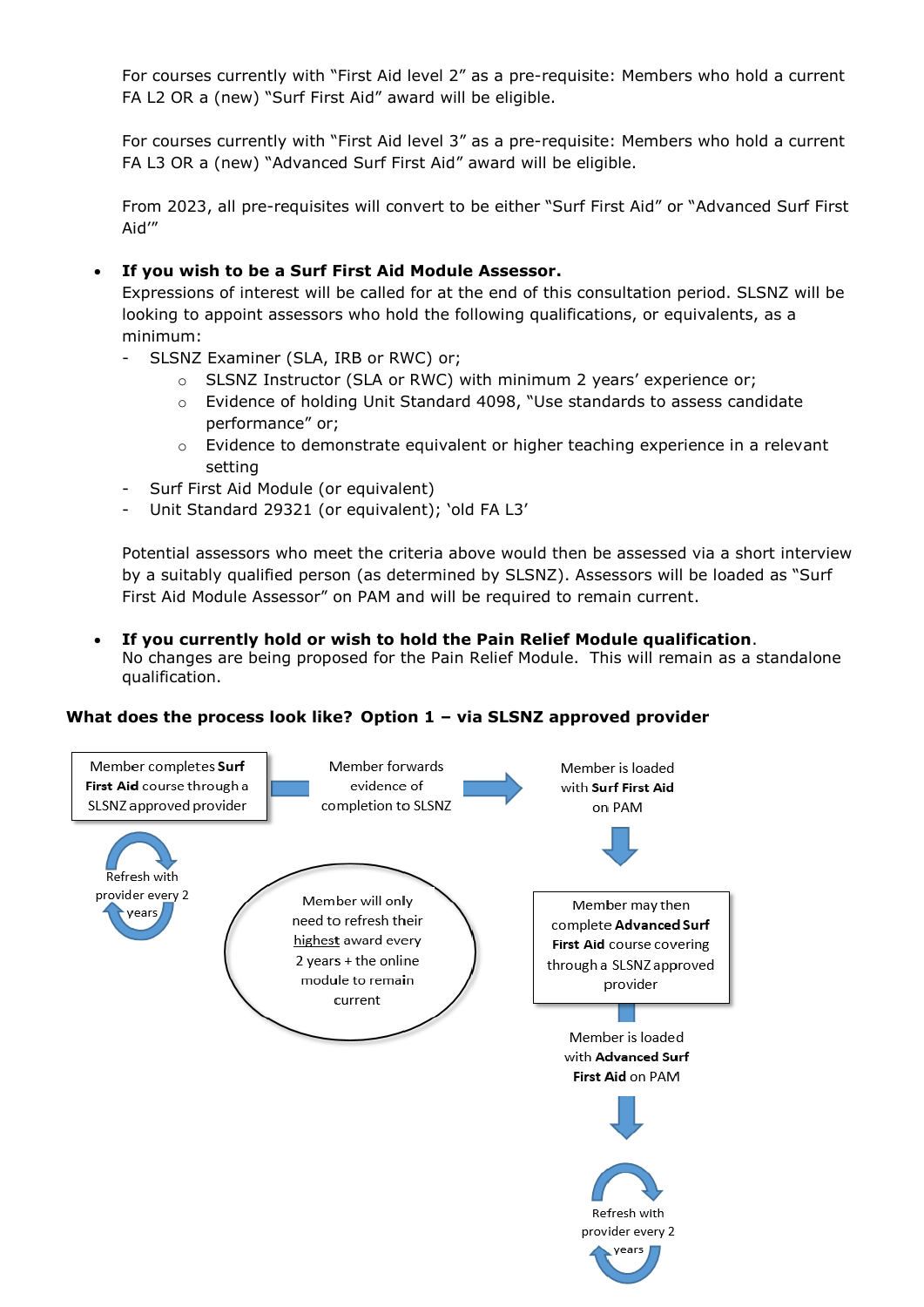#### **Option 2 – via new pathway**



#### **What happens from here?**

Members will be able to gain the new Surf First Aid Awards from December 31, 2021.

Expressions of interest will be called for Surf First Aid Module Assessors, promoted via an Operations Circular, Member News and the vacancies section on the SLSNZ website. This will be posted from 19th July 2021

Renewed Memorandums of Understanding to be signed by current and new approved providers (see appendix).

Surf First Aid module development is already underway, being lead by the National Education Manager and supported by a subject matter expert group with clinical education, first aid and emergency medicine experience.

If anyone has questions or requires further clarification, please get in touch.

Ngā mihi nui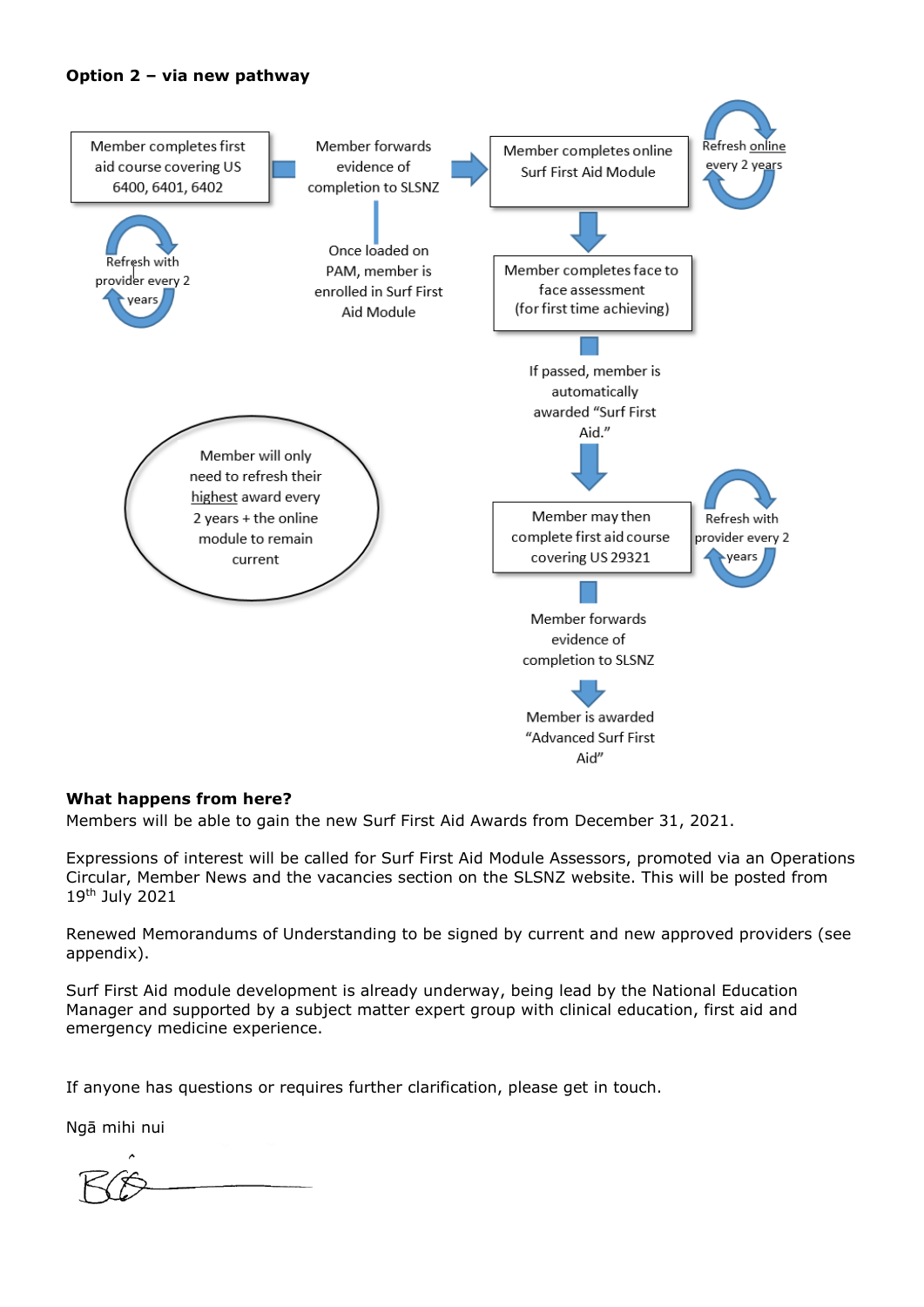Brad O'Leary **National Education Manager** Surf Life Saving New Zealand

- m 021 517 161 04 560 0325
- $t$ e brad.oleary@surflifesaving.org.nz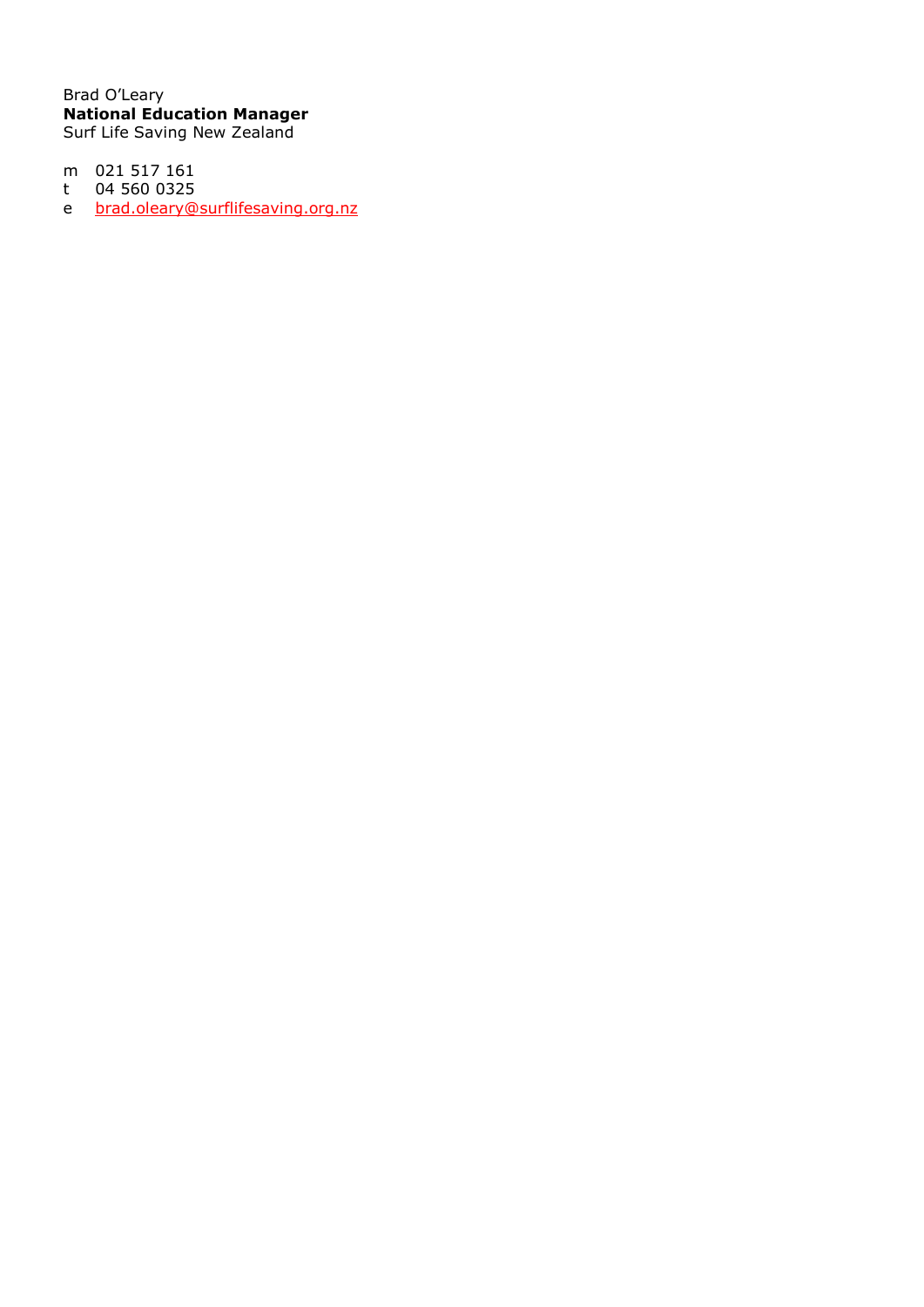# **Appendix 1 – List of currently approved and pending SLSNZ approved first aid training providers**

### **Currently approved**

Pacific Medicare

ProMed

City First Aid

Medi-Train

First Training

Medic First Aid

Triple One Care

Workplace First Aid Training

Links Training

Actions for Survival

## **Pending approval**

Red Cross NZ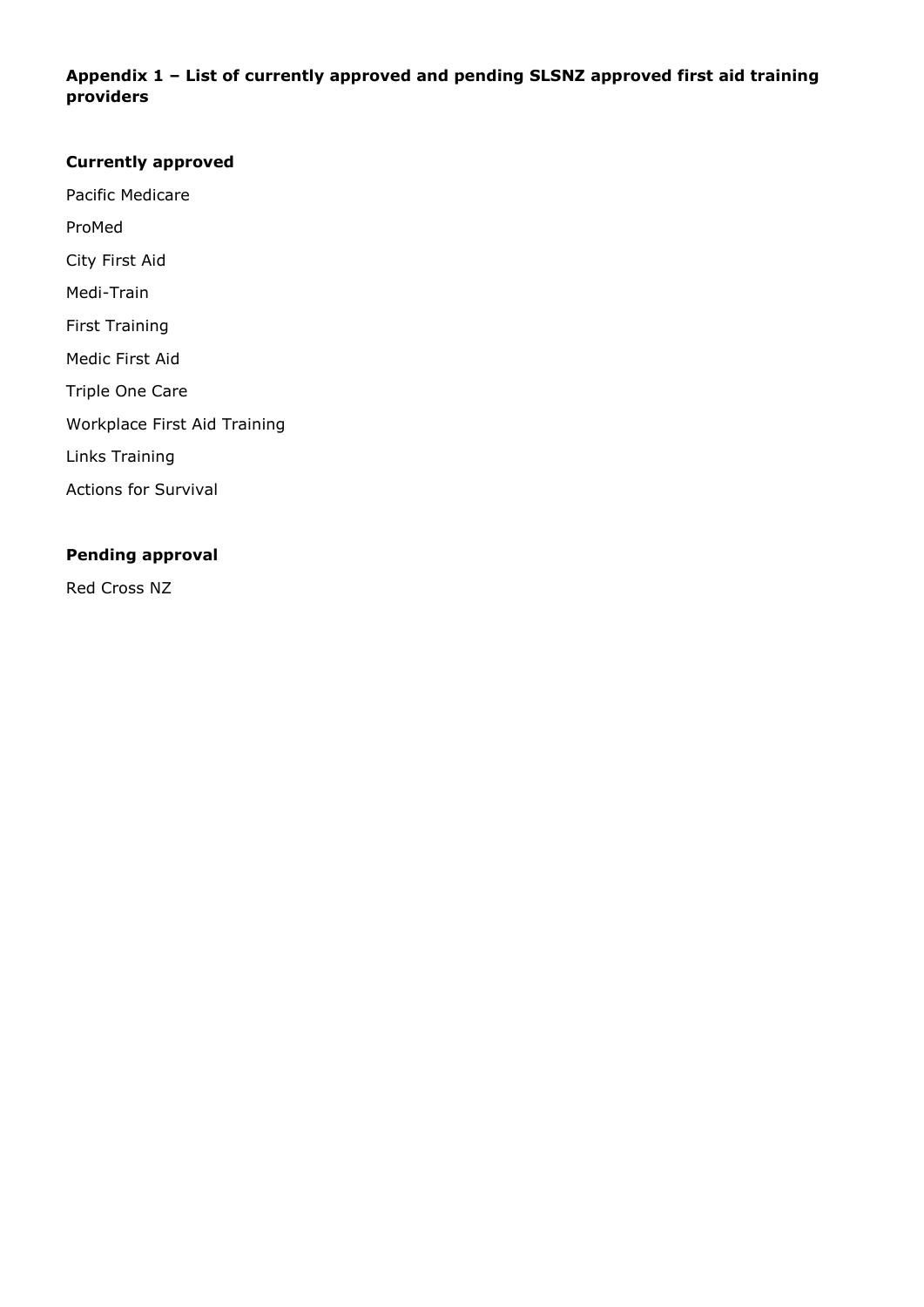## **Appendix 2 – Original proposal memo from 10th May 2021**

| Date: | $10^{th}$ May 2021                                                                          |
|-------|---------------------------------------------------------------------------------------------|
| То:   | All Members, Club Administrators, First Aid Officers, Club Captains                         |
| From: | Brad O'Leary                                                                                |
|       | <b>Subject:</b> Proposed changes to SLSNZ First Aid Training - Yellow Category Consultation |

Tēnā koe

#### **Background**

In February 2020 SLSNZ initiated a review of our First Aid Training Framework, primarily in response to reviews that were being undertaken by Skills.Org on the Unit Standards that formed the basis of the courses prescribed for SLSNZ First Aid Awards. Skills.org is the Standard Setting Body (SSB) who develop, review and approve First Aid Unit Standards for inclusion on the National Qualifications Framework (NQF)

A highly qualified and experienced First Aid Review Group (FRG) was formed at that time to represent the SLSNZ membership and consider the entirety of SLSNZ first aid training. After 15 months of review a new model has been developed and it is proposed that it is adopted for the 2021-22 season.

Please note, there is no change being proposed to the basic first aid that is taught as part of the Surf Lifeguard Award, the only changes are to the voluntary higher level qualifications currently referred to as Level 1, Level 2 and Level 3.

### **Proposed Model**

The new proposed model intends to achieve the following high level objectives:

- More consistent level of first aid qualifications for surf lifeguards
- Increased access to First Aid Providers by clubs
- Easier to understand framework
- Transportable qualifications for members

Key elements of the new proposed model include:

- Any first aid provider who has consent to assess the specified Unit Standards from the New Zealand Qualifications Authority (NZQA) will now be able to be used for first aid training. This significantly opens up the range of providers, which has historically been a problem for clubs in more isolated areas where members had to travel to attend courses from the small number of SLSNZ approved providers.
- There will only be two levels, as opposed to the current three.
- Members with equivalent or higher qualifications than the prescribed Unit Standards will be able to more easily get recognition of prior learning by completing the Surf First Aid Module.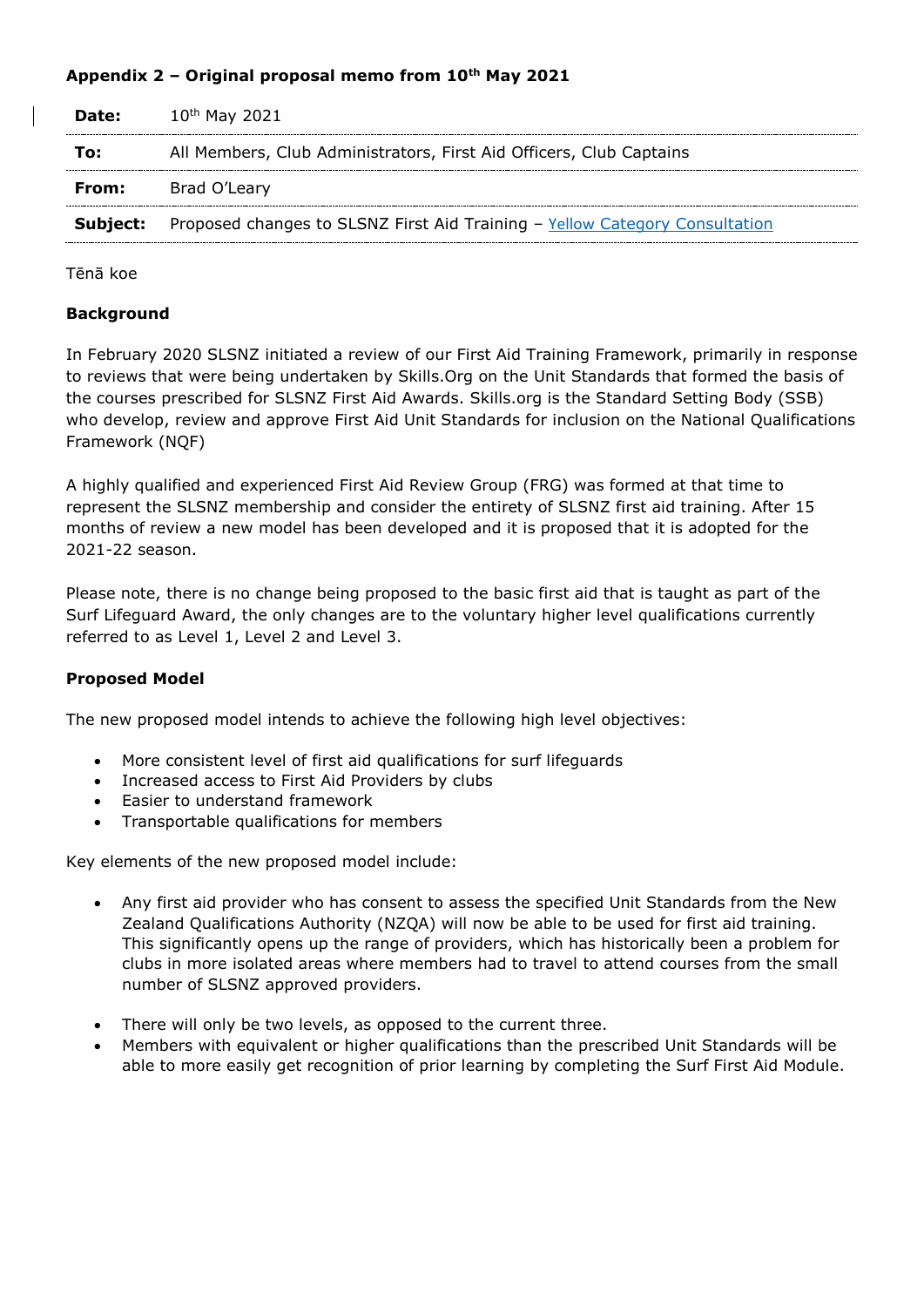The new model will be structured as below:

| <b>First Aid</b><br>Level      | <b>Content</b>                                                                         | <b>Delivered by</b>                                                                                          | <b>Currency</b>                                                     |
|--------------------------------|----------------------------------------------------------------------------------------|--------------------------------------------------------------------------------------------------------------|---------------------------------------------------------------------|
| Surf First Aid                 | Part 1:<br>Content as currently<br>prescribed in Unit<br>Standards 6400, 6401,<br>6402 | Any NZQA approved first<br>aid training provider with<br>consent to assess* the<br>listed Unit Standards     | Refreshed every 2 years<br>in line with Skills.org<br>requirements. |
|                                | Part 2:<br>Surf First Aid Module                                                       | Online SLSNZ Module, face<br>to face assessment by<br>SLSNZ approved assessor                                | Refreshed online every 2<br>years. SLSNZ managed                    |
| <b>Surf First</b><br>Responder | Content as currently<br>prescribed in Unit<br>Standard 29321                           | Any NZQA approved first<br>aid training provider with<br>consent to assess $**$ the<br>listed Unit Standards | Refreshed every 2 years<br>in line with Skills.org<br>requirements  |

*\*Consent to assess these Unit Standards can be found via NZQA: <https://www.nzqa.govt.nz/providers/index.do?frameworkId=1415815793&unitStandardId=6400>* \*\* *Consent to assess these Unit Standards can be found via NZQA:* <https://www.nzqa.govt.nz/providers/index.do?frameworkId=2802340666&unitStandardId=29321>

The 'Surf First Aid' award has two parts – the first being generic first aid skills and the second being some skills and knowledge specific to the demands of a surf lifeguard. This second part will be called the 'Surf First Aid Module' and will be an internally developed module, with online delivery and face to face assessment by SLSNZ approved regional or club based assessors.

# **What is different to our current framework?**

- Now only two levels of First Aid ("Surf First Aid" and "Surf First Responder") rather than three levels (First Aid Level 1, 2, 3)
- Clubs and individual members can use any NZQA approved provider for training
- As part of the 'Surf First Aid' qualification, the 'Surf First Aid Module' will deliver surf lifeguard-specific skills - delivered via online content, assessed face to face
- Surf First Aid Module will be assessed internally by SLSNZ approved assessors (members whom hold relevant qualifications and experience)
- New 'PHEC' Unit Standard 29321 has been adopted as the highest standard in our framework. This is a new standard on NQF, replacing the now expired 14473, 25411, 25412
- Members who hold First Aid Awards or medical qualifications, which are not currently recognised on the SLSNZ framework will be able to gain equivalency by completing the Surf First Aid Module, as long as their award is considered the same or 'higher' than courses covering Unit Standards 6400, 6401, 6402.

# **What is the same as our current framework?**

- Foundation content of the 'Surf First Aid' qualification is still based on the now revised Unit Standards 6400, 6401, 6402
- There is still content specific to Surf Lifeguards which will need to be covered. The new model addresses this via a blended learning approach – online learning followed by a face to face assessment
- Awards will still need refreshing every two years, as this has always been an industry requirement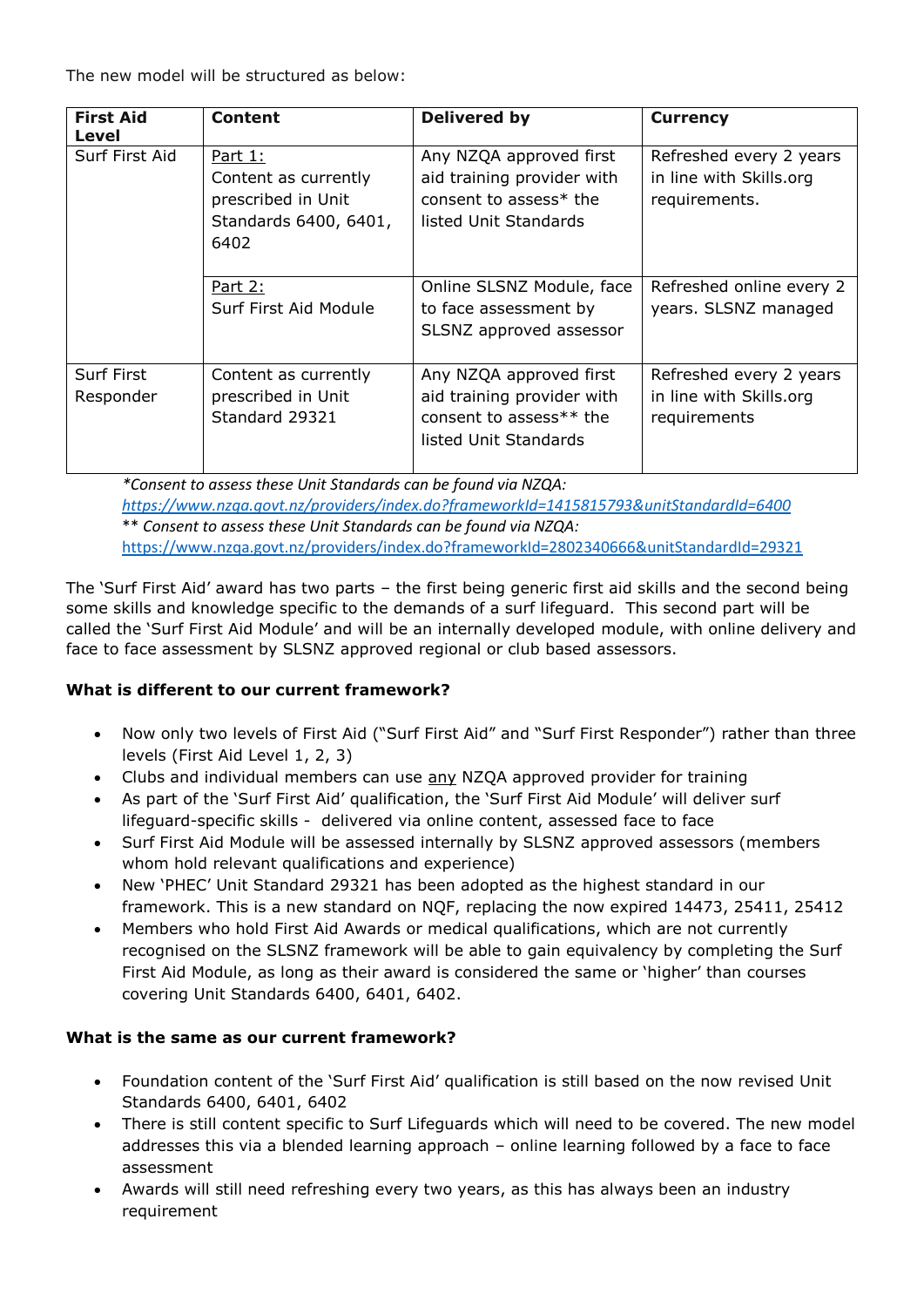- First aid courses will still take about the same time to complete ("Surf First Aid" about two days, "Surf First Responder" about three days), with some variation between providers
- Course bookings will be the same as they have been, which currently varies between regions.

#### **What will the changes mean for me?**

 **If you currently hold a SLSNZ recognised First Aid Award (i.e. your award is loaded as current on PAM).**

Your awards will continue to be valid and current until their natural expiry date. As all SLSNZ approved providers are also NZQA approved, you will be able to refresh your existing awards with any provider. You will provide your new certificate to SLSNZ to have uploaded to PAM.

The Surf First Aid Module will be compulsory for members gaining the Surf First Aid Award (US 6400, 6401, 6402) for the first time. This module will need to be refreshed online every 2 years.

 **If you have a current SLSNZ recognised First Aid Award due for refreshing within the next 2 years.** 

As above, because your awards will remain valid and current, you will enrol to complete a refresher as normal. However, under the new model you will have a wider range of training providers to complete your refresher through.

You will also need to complete the Surf First Aid Module Refresher within the same time period as your First Aid refresher course.

 **If you intend completing an award or course on the SLSNZ framework, which has first aid as a pre-requisite (for example Patrol Captain has First Aid level 1 as a prerequisite).** 

For courses currently with "First Aid Level 1 (FA L1)" as a pre-requisite: Members who hold a current FA L1 OR a (new) "Surf First Aid" award will be eligible.

For courses currently with "First Aid level 2" as a pre-requisite: Members who hold a current FA L2 OR a (new) "Surf First Aid" award will be eligible.

For courses currently with "First Aid level 3" as a pre-requisite: Members who hold a current FA L3 OR a (new) "Surf First Responder" award will be eligible.

From 2023, all pre-requisites will convert to be either "Surf First Aid" or "Surf First responder"

#### **If you wish to be a Surf First Aid Module Assessor.**

Expressions of interest will be called for at the end of this consultation period. SLSNZ will be looking to appoint assessors who hold the following qualifications, or equivalents, as a minimum:

- SLSNZ Examiner (SLA, IRB or RWC)
- Surf First Aid Module (or equivalent)
- Unit Standard 29321 (or equivalent); 'old FA L3'

Potential assessors who meet the criteria above would then be assessed via a short interview by a suitably qualified person (as determined by SLSNZ). Assessors will be loaded as "Surf First Aid Module Assessor" on PAM and will be required to remain current.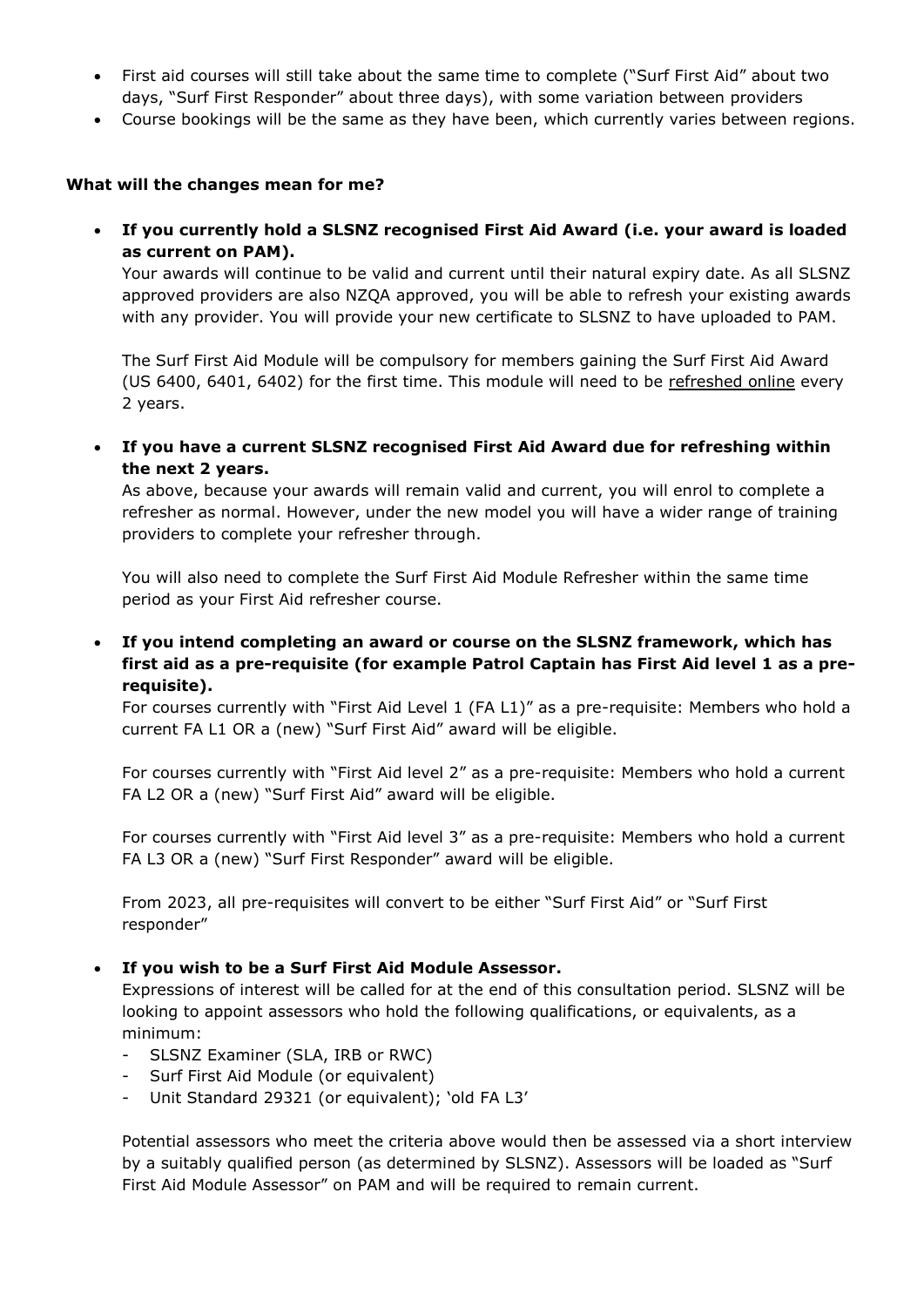**If you currently hold or wish to hold the Pain Relief Module qualification**. No changes are being proposed for the Pain Relief Module. This will remain as a standalone qualification.

### **What happens from here?**

This proposal will be out for consultation for 5 weeks (ending Friday,  $11<sup>th</sup>$  June). During this consultation period, members are invited to send thoughts and feedback to the National Education Manager (NEM), [brad.oleary@surflifesaving.org.nz](mailto:brad.oleary@surflifesaving.org.nz)

Once all feedback has been received, the NEM, in conjunction with the Chief Operations Officer will decide whether this new model will be adopted as presented, updated to incorporate some or all of the feedback received or whether there needs to be any substantive changes made to the proposals and these sent back out for further consultation.

If the new model is adopted, expressions of interest will go out for Surf First Aid Module Assessors on Monday 7<sup>th</sup> June and the selection process will begin.

Members will be able to gain the new Surf First Aid Awards from the coming season. A specific date is still to be determined, but it is anticipated this will be before December 31, 2021.

### **What does the process look like?**